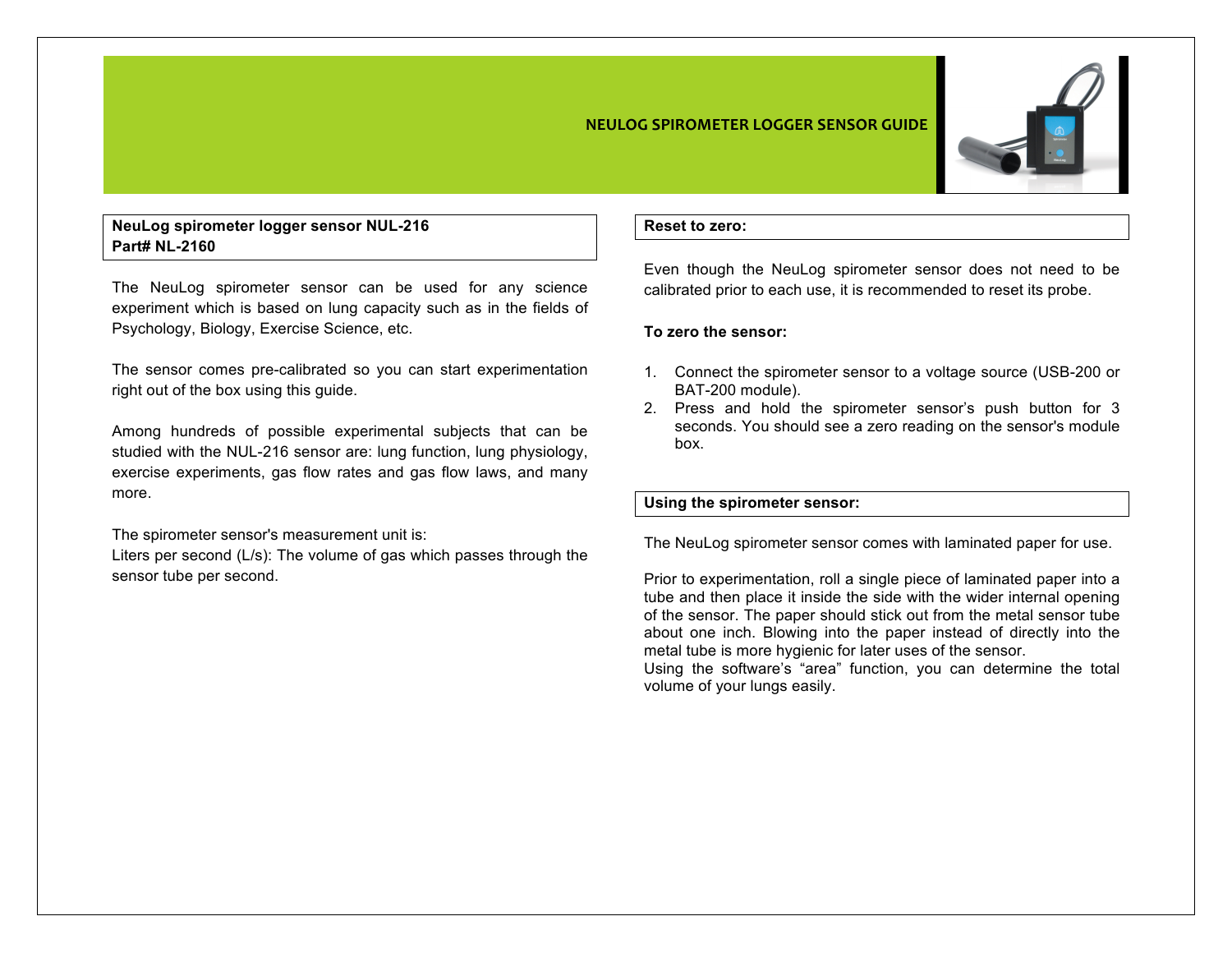### **NEULOG SPIROMETER LOGGER SENSOR GUIDE**



## **Included with the sensor:**

- NeuLog General Guide
- One package of laminated paper for testing.

| <b>Sensor's specifications</b> |           |
|--------------------------------|-----------|
| Range and operation<br>modes   | $±10$ L/s |
| <b>ADC</b> resolution          | 15 bit    |
| <b>Resolution</b>              | $0.2$ L/s |
| Max sample rate<br>(S/sec)     | 100       |

**Experiment Duration**: 1 second to 31 days.

### **Sensor's features:**

- Fully digital data
- Rugged plastic ergonomic case
- Push button switch for Start/Stop experiments in off line mode
- LED indicator of experiment status (blinks while collecting data)
- Pre-calibrated sensing equipment
- Metal sensor tube attached by means of 2 durable rubber-coated wires
- Two pressure sensors connected to the metal tube to accurately determine airflow speed

**Note:** NeuLog products are intended for educational use.

### **Videos and experiment examples:**

- Videos, literature and other probes can be found at www.NeuLog.com.
- In order to access the spirometer sensor's page, choose "Products" on the main menu and then "Spirometer logger sensor".
- In order to access the spirometer sensor's experiments, choose "Example Labs":
	- o The Lungs and Spirometry Parameters (B-41)

## **Technical background:**

The philosophy behind NeuLog's plug and play technology is based on each sensor's ability to store its own data due to an internal flash memory chip and micro-controller in each plastic NeuLog body. This technology allows the sensor to collect and then store the digital data in the correct scientific units  $(^{\circ}C, ^{\circ}F,$  Lux, %, ppm, for example).

The sensor is pre-calibrated at the factory. The built-in software in the logger can be upgraded for free at any time using the provided firmware update.

Inside the NeuLog spirometer sensor's metal tube attachment there is a funnel which creates a difference of air pressures before and after the funneling piece according to the airflow speed. A pressure differential sensor is connected to both sides of the funneling piece.

The sensor's controller calculates accurately the air flow speed according to this pressure difference.